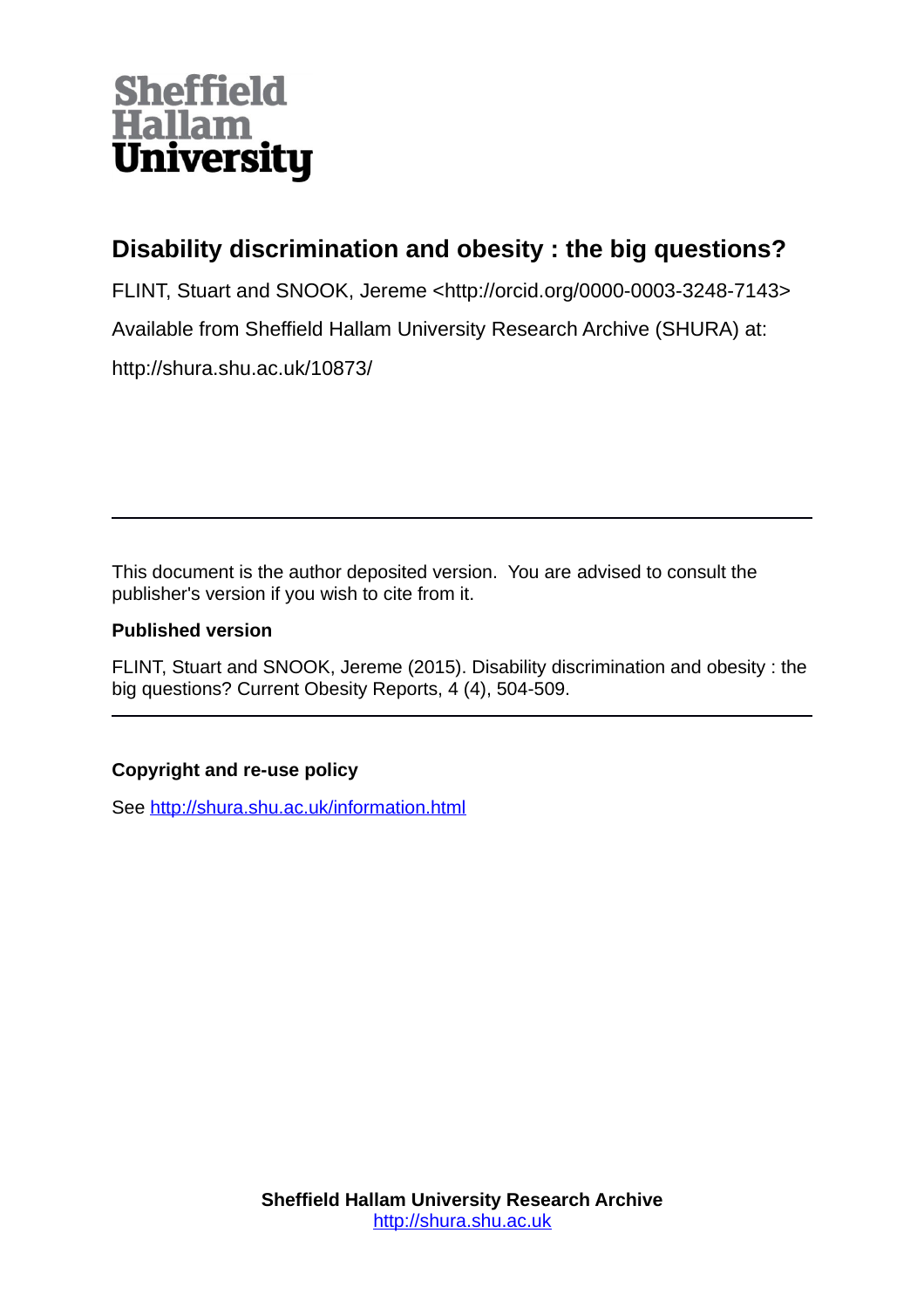#### **Disability Discrimination and Obesity: The Big Questions?**

Stuart W. Flint<sup>1,2</sup>, Jeremé Snook<sup>3</sup>

# **Stuart W. Flint Ph.D., MSc, MSc, PGCTHE, BSc (Corresponding author)**

*1 Academy of Sport and Physical Activity, Collegiate Crescent, Sheffield Hallam University, S10 2BP, UK <sup>2</sup>Centre of Sport and Exercise Science, Collegiate Crescent, Sheffield Hallam University, S10 2BP, UK* Email: s.flint@shu.ac.uk

#### **Jeremé Snook Ph.D., LLM., LLB., PGCE**

*3 The Department of Law, Collegiate Crescent, Sheffield Hallam University, S10 2BP, UK* Email: j.snook@shu.ac.uk

**Keywords:** Obesity, Discrimination, Weight bias, Stigma, Workplace, Employment law,

# **Abstract**

Obesity discrimination in employment and recruitment has become a topic of focus for research examination with increasing reports of discrimination by colleagues and managers. Whilst a limited number of legal cases have emerged, disability law is consulted in line with the expectation of anti-discriminatory practices at work. In line with disability law, whether obesity is defined as a disability or not has an impact on the outcome of a court ruling. Ambiguity when defining obesity through either the medical or social model means there are many questions that remain unanswered which might lead to inconsistency in court rulings.

# **Introduction**

Despite intervention efforts, obesity prevalence has increased over time and it remains a major health concern worldwide [1-2]. The health implications of obesity are well documented, with increasing evidence that obese people are stigmatised and discriminated in various spheres of life such as healthcare [3-4], exercise settings [5-6] and more recently in the workplace [7-8]. It has been suggested that obesity represents one of the last acceptable forms of discrimination [9] based on the openness in which obese people are stigmatised in today's society. Puhl and Colleagues [10] purport that obesity discrimination represents both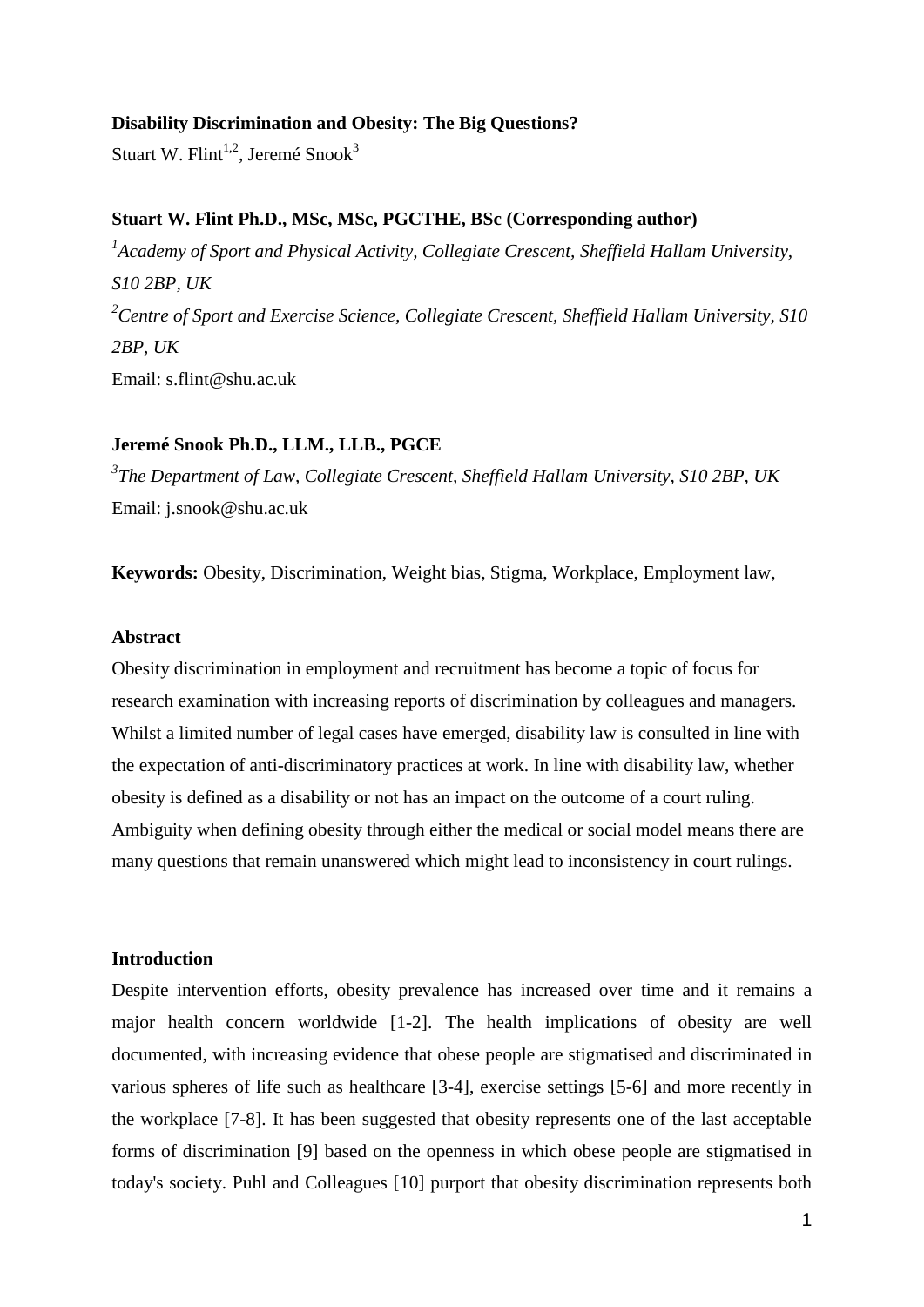a social justice problem as well as a public health concern. Obesity and its relationship to disability discrimination is a societal and workplace concern. As citizens we are mindful of the importance of avoiding discriminatory behaviours and practices especially against those with disabling characteristics, for example mental impairments to the ability to reason, or physical impairments such as hearing, sight loss and limited mobility. Citizens are less likely to be aware of stereotyping fellow citizens based on their Body Mass Index (BMI) or obesity. Therefore citizens can be responsible for inspiring disabled people's career in modifying workplace practices and providing reasonable adjustments, yet other citizens might stereotype and stigmatise obese people as unfit to work or to undertake specific roles and activities [7].

In the light of these corresponding behaviours we might ask ourselves what are the implications for employers and employees if disability discrimination routinely includes obese people? What are the big questions for the law and society in a potentially new era of workplace disability discrimination claims? Thus, our focus is prompted by research evidence, news reports and recent law cases and in doing so, provides an update on evidence that demonstrates that obese people are discriminated in the workplace and in employment related decisions. This article offers an insight into current legal rulings of disability discrimination specifically in relation to cases of obesity amongst workers.

#### **Obesity Discrimination in the Workplace**

Over the past four decades, it has been reported that obese people are stereotyped as weak willed, lazy, unintelligent and gluttonous [11-12] and that obesity stigma has increased over time [13-14]. Stigmatising attitudes and discriminatory behaviour has been identified in a range of population groups including jurors [15●] and obesity researchers [16]. Instances of discrimination and physical abuse are evident [17-18], with consequences for the target of such behaviour including depression [19-20] and lowered self-esteem [19-21]. Various reasons for the widespread reporting obesity stigma and discrimination have been offered. However, a constantly cited vehicle is media portrayal with increasing evidence to demonstrate that obese people are the target of fat jokes and derogatory portrayals [22-28]. For example, it is reported that the media portrayals have increased, consistently present obesity in a negative tone and suggest that obese people need 'remedial action' [29-30].

The impact of obesity stigma and discrimination goes beyond psychological functioning, with research consistently evidencing that obese people are discriminated against in the workplace and in the hiring process. Discrimination has been reported across all levels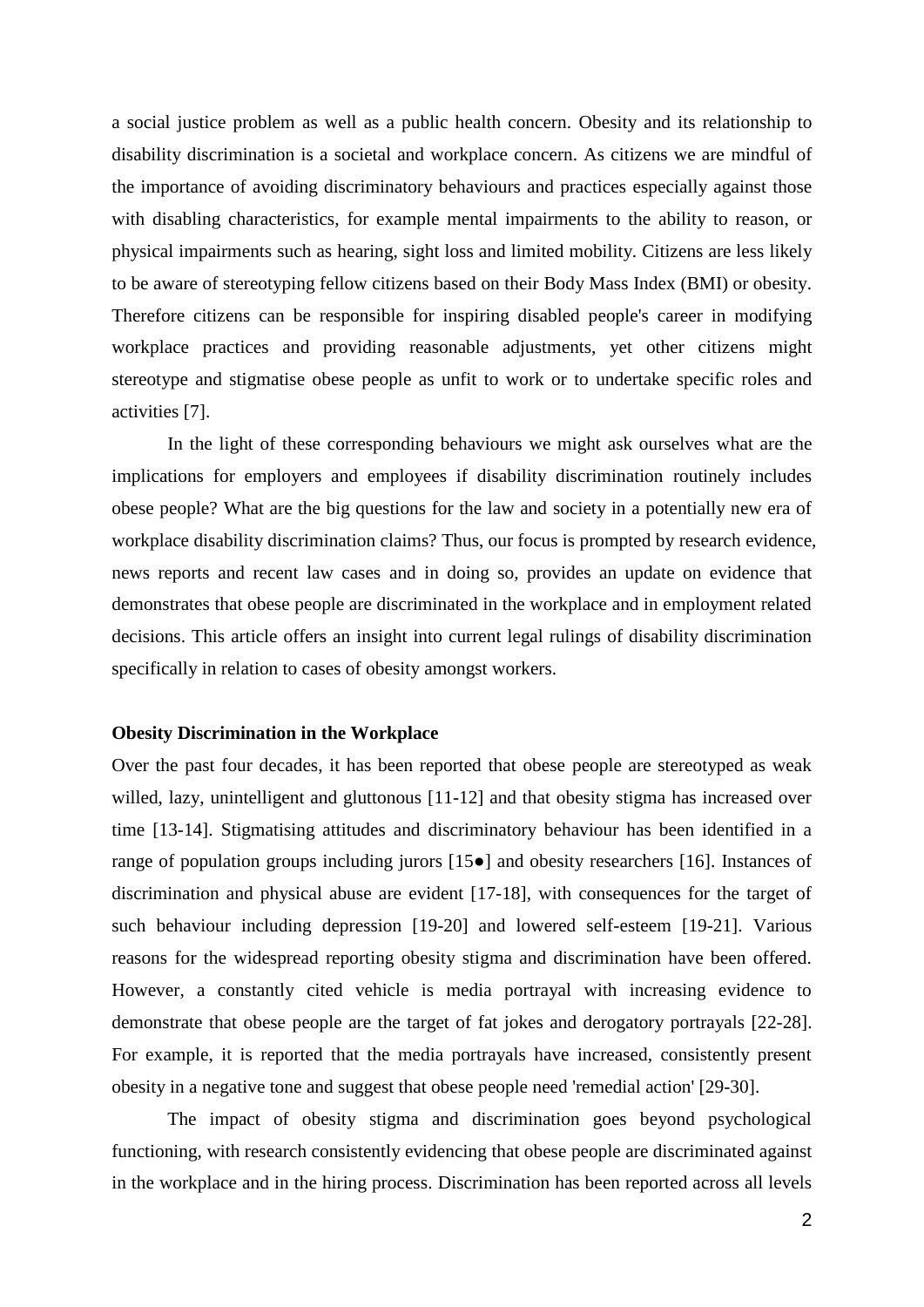of employment, identified through the use of both implicit and explicit measures. Implicit measures referring to those that involve an unconscious, automatic response to a given stimuli, and explicit measures referring to those that involve a conscious thought process prior to a response. For example, it was reported that in reviewing applicants' suitability for employment, managers had negative obesity stereotypes and that obese applicants were less likely to be invited for an interview. Additionally, obese people are less likely to be employed, are perceived as less successful and are judged as possessing less leadership potential compared to normal weight colleagues [7, 31-32]. In comparison to normal weight employees, it has also been reported that obese people have lower starting salaries, are assessed as being less qualified, and work longer hours [32-35]. It should also be noted that discrimination towards obese women is greater than obese men, and this has also been identified in previous research examining workplace discrimination [31-32]. For example, obese women are more likely to be discriminated against than obese men when applying for a job, especially if the job requires high visibility and physical demands [32, 36●].

Harassment in the workplace is consistently reported in popular media, with research evidence emerging in the last five years that suggests work satisfaction and performance may be compromised as a result [37-38]. Workplace harassment may refer to assault, aggression, bullying, hostility, and intimidation all of which have been linked with health consequences such as anxiety, depression and lowered self-esteem. The harassment commonly includes belittling others, constant criticism, isolation, name calling, public ridicule and humiliation, and spreading rumours [37]. Whilst an association between workplace harassment and obesity are evident, future research that establishes whether workplace harassment can lead to obesity or whether obese people are more likely to be harassed as a consequence of the commonality of obesity stigma [38]. Currently, in relation to anti-discrimination law and claims, whether obesity is classed as a 'disability' appears to be of paramount importance.

#### **Obesity as a 'Disability'**

Defining compliance with anti-discriminatory practices at work with regard to disability demands that we understand the term 'disability', and then determine whether or not this includes obese people? If we demand compliance with anti-discriminatory practices at work with regard to disability, how do we then define the term 'disability', and can this include the obese person? Typically, two models are used to define a disability and should be considered in anti-discriminatory practice. The medical model identifies the claimant's weight as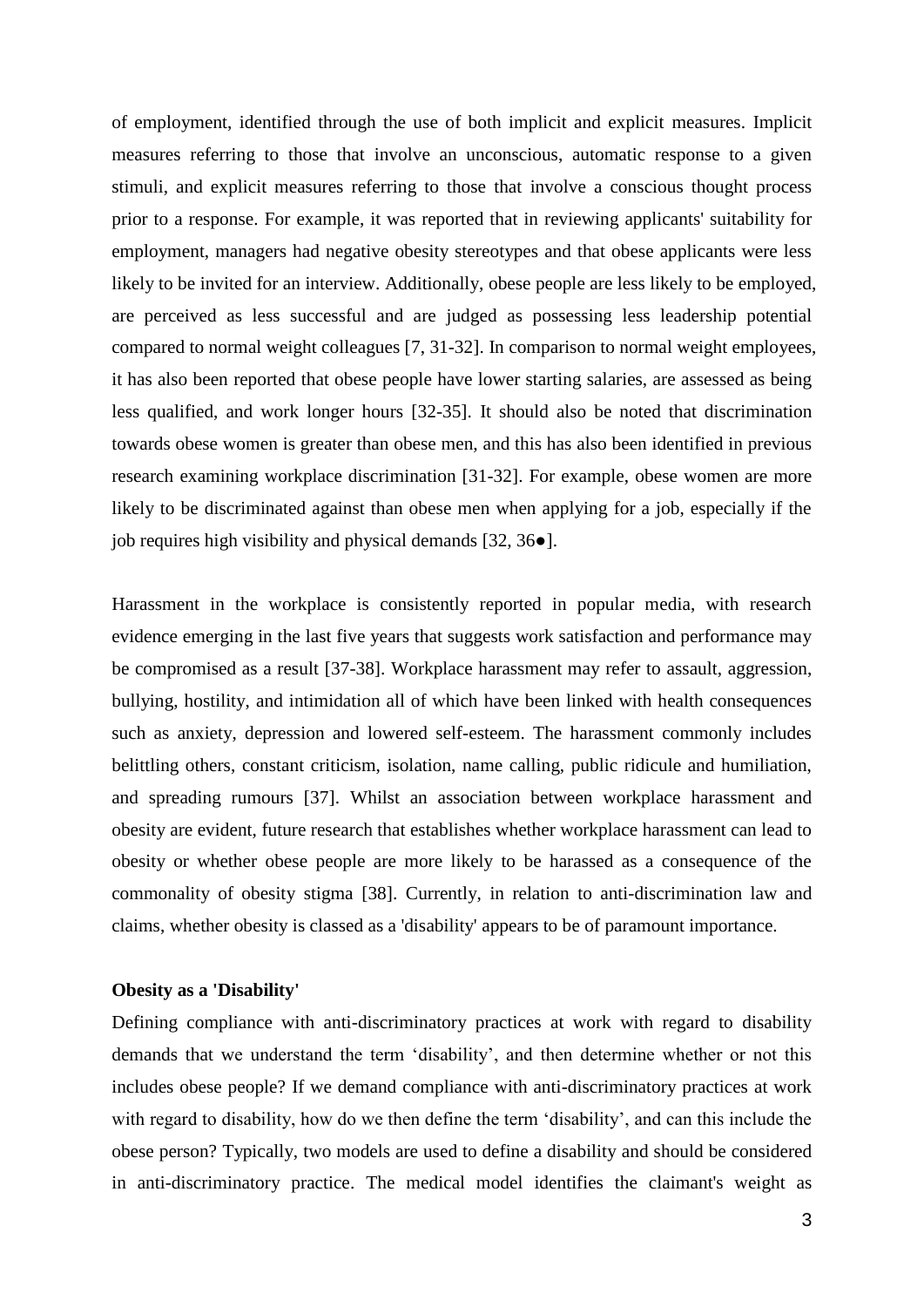signifying impairment, and then classifying its results on usual functions at work and beyond. The social model on the other hand identifies the claimant's obesity as limiting their working performance, leading to reasonable adjustments to the workplace and other environments to accommodate [39].

In considering recent decisions from UK and EU courts, we highlight the potential emergence of this new area of disability discrimination. UK and EU disability laws require employers and employees not to discriminate against or equally to harass their colleagues. The UK and EU laws cover a wide spectrum of behaviours, but not specifically on the basis of the claimant's obesity. Thus the possibility of claims focussed on obesity discrimination has not, as yet, led to a flood of claims in UK or EU courts. However, given that obesity is recognised a serious public health issue that threatens to overwhelm healthcare systems, it cannot be dismissed as of little consequence or concern to employers and employees in the western world.

UK anti-discrimination laws are now found in the Equality Act 2010 (EA) [38], and EU laws embodied in The Employment Equality Directive [40]. In conjunction, these legislative provisions demand equal treatment towards citizens in the workplace and beyond. Currently, there are medical definitions of obesity which specify physical impairments, and also social definitions requiring reasonable adjustments to workplaces to accommodate impairments. Thus, conflicting definitions of obesity persist, yet the condition is undoubtedly a controversial addition to the classifications of disability-related discrimination, and must factor as one issue that may lead to claims for anti-discriminatory behaviours in relation to selection, recruitment, reward, promotion, training and contract termination [7].

In UK law the EA [40] categorises discriminatory practices, for example, age, disability, gender re-assignment, marriage and civil partnership, pregnancy, maternity, race, ethnicity, religion, belief, sex and sexual orientation. There are four different types of discrimination: namely direct, indirect, harassment, dual and victimisation. EA [40] section 6 requires that disability must fall within the definition of discrimination as a 'physical or mental impairment which has a substantial and long-term adverse effect on people's ability to carry out normal day-to day activities'. For a claimant to be discriminated against on the grounds of disability then that claimant must provide evidence that any impairment (e.g. obesity), has had 'a substantial and long-term adverse effect on the sufferer's day-to-day activities'. Being overweight or obese may result in substantial and long term effects on people's ability to carry out normal day-to-day activities (washing, dressing and cooking).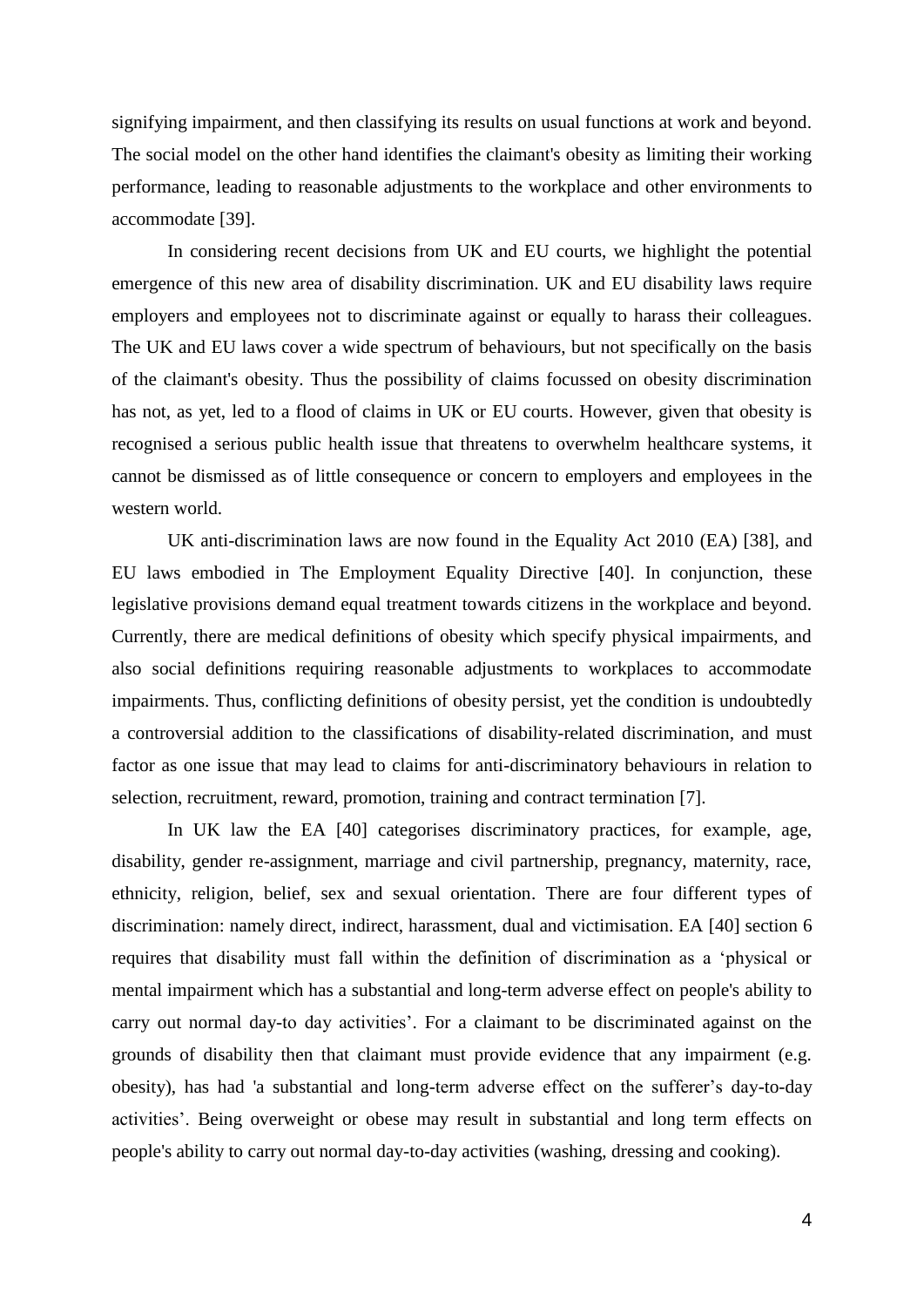In comparison, laws and protection against obesity discrimination in the USA and Asia are similar but appear to be similar to the UK and Europe. In a number of cases in the USA, dismissed claimants that were discriminated against due to their obesity have successfully received compensation for losing their job. Amendments to the Americans with Disabilities Act [41] have led to greater protection for obese people in the USA based on either actual or perceived disability. Pomeranz and Puhl [8] suggested that that a Weight Discrimination in Employment Act could be introduced.

#### **Example UK Legal Ruling**

In relation to the EA 2010 [40], obesity is not specifically identified as a disabling condition. Therefore although being the condition was not included, if obesity resulted from a disability, then less favourable treatment of claimants as a result of being obese might perhaps permit claims for disability discrimination by the obese claimant in Employment Tribunals as part of English domestic laws.

However, the UK legal ruling in the case of Walker v Sita Information Networking Computing Ltd [43] held that an obese employee who suffered from various physical and mental ailments was covered by the EA [40] under domestic law. In this case [43], the claimant suffered conditions including dyslexia, diabetes, knee problems, high blood pressure, bowel and stomach complaints, anxiety and depression, coughs, and other more minor difficulties such as joint pains. He was also diagnosed with functional overlay added to obesity. Functional overlay has traditionally been viewed in as a multiplicity of factors causing a number of symptoms to present in the patient. The original Employment Tribunal (ET) was asked to consider whether, in total Mr. Walker's multiple conditions constituted 'impairments' for the purposes of disability discrimination under the EA 2010 [40]. These medical conditions affected Mr Walker's normal activities, but significant issues arose with the definitions of functional overlay within the current legal definition of discrimination found in the EA [40].

The first hearing at ET held that Mr Walker was not disabled because there were no significant physical or mental impairments that caused his symptoms. However, on appeal, the Employment Appeals Tribunal (EAT) ruled differently. They determined that medical lexicons and labels cannot always be used to promote sustainable legal rulings. The EAT held that a claimant's disability sometimes resulted from both physical and mental impairments. Importantly, the EAT stressed that obesity does not render a claimant as disabled, but, however, it can make it more likely that the claimant is disabled for the purposes of disability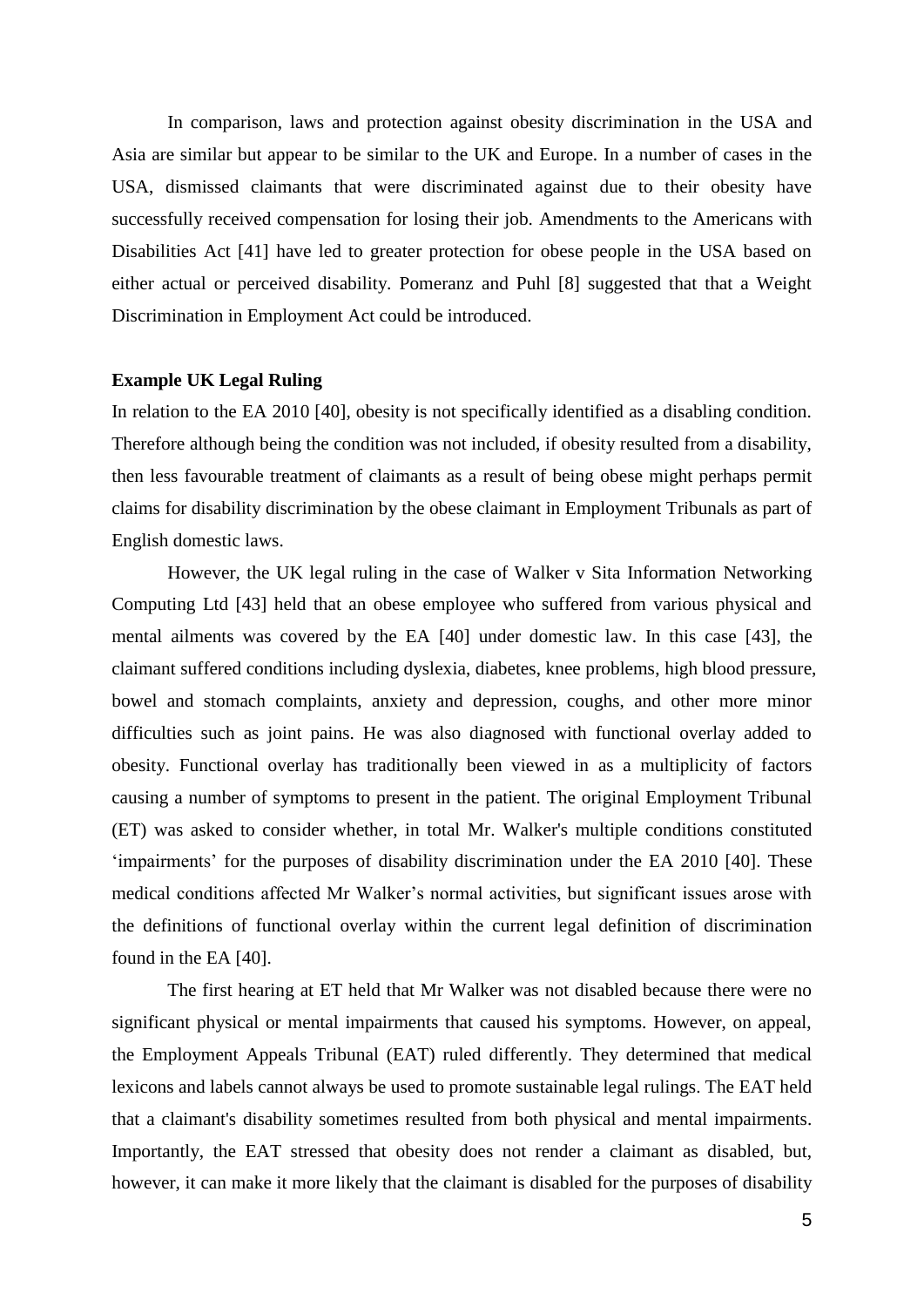discrimination. The EAT ruled that in the future Employment Tribunals should first determine whether or not people have a disabling condition which impairs day to day activities, and only then decide whether or not the issue of obesity might cause that condition to persist as a result. Therefore, obese people cannot be regarded as disabled because of obesity, but that it is more likely that associated health problems of obesity will mean that people qualify as disabled. The ruling may be related to its particular facts, but it now seems that obesity may make it more likely that people is regarded as a having a disabling characteristic within meanings ascribed in the EA 2010 [40] and domestic laws.

Other points of interest within Walker [44] were comparisons of obesity and other conditions such as alcoholism, currently outside the definition of disability under the EA [40]. Where, for example, alcoholism is the causal factor for the claimant's liver failure then this would be an 'impairment' identifying the claimant as 'disabled' under the EA 2010 [40]. Correspondingly, if the claimant for a post is obese then that people could potentially claim for disability discrimination if subsequently denied employment because of their obesity. Moreover, obese people is able to claim for harassment or unfair dismissal if that treatment was directly associated with their disability. As a result of Walker [44], UK workplace managers should introduce and monitor behaviours and policies to reduce legal claims from obese people during recruitment, training and regular assessments such as appraisal and suitability for promotion.

## **Example EU Legal Ruling**

The definitions of disability have been recently developed on a transnational EU stage by the recent European Court of Justice (CJEU) rulings in relation to the Employment Equality Directive (EED) [41]*.* First, the case of Chacon Navas v Eurest Colectividades SA Case C-13/05 [45] provided some guidance on disability for the purposes of the EED [18]. This definition included physical and mental impairments which hindered the participation of claimants in professional life. Chacon ruled that not all types of sickness result in disability, thus retaining differences between the two [45]. Second, in Karltoft v Municipality of Billund (Case C-354/13) [46●●], the applicant (K) was dismissed from his post as a child-minder in Denmark. The Danish Attorney General stressed that obesity was not used a principal ground for dismissal, but that K's dismissal resulted from a diminution in the need for the number of child-minders employed by the municipality who were K's employers.

One of the questions under consideration for the Danish courts and CJEU was whether or not obesity constitutes a disability under the EED and its general principle of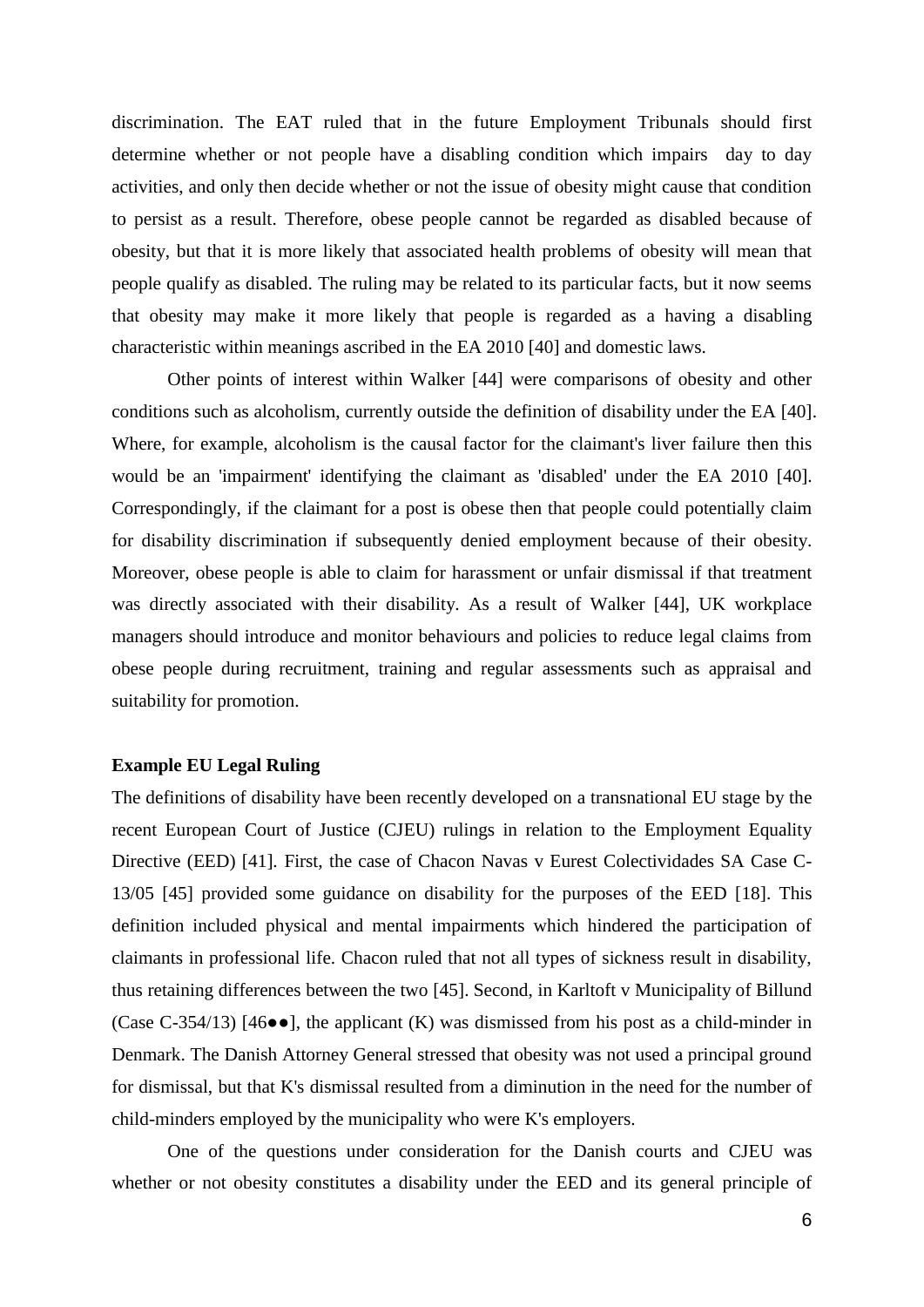equal treatment. The preliminary ruling of the CJEU concluded that discriminatory behaviours towards claimants caused by obesity do not contravene the principle of equal treatment or the Directive. However, significantly, the CJEU also ruled that where obesity results in impairments producing long term limitations for the claimant, and consequently these impairments impede the claimant's equal participation in employment, then impairments may constitute disability under the EED. So, for example, disability discrimination may arise where claimants' obesity triggers impairments so causing reductions in mobility or, alternatively, claimants are distressed by undertaking tasks, or medical conditions are accelerated which prevent claimants working normally and stifles their equal participation in the employment market. Where, again, the claimant's obesity is the origin of back or knee pains this might also result in depression and / or other impairments limiting the complainant's equal participation in the employment market [39]. As yet the long term implication of Karltoft [46●●] remain uncertain since it confirms that obesity may be the underlying cause of disability, but still maintains that obesity itself is not within the EU definition of disability. Commentators suggest that the CJEU should not require a minimum level of seriousness before satisfying definitions of 'disability' [47]. As such this would entail the recognition that discriminatory behaviours include stigmatization or stereotypical views in addition to physical environments where this can be practiced including institutional discrimination and other areas such as access to transport systems [47].

## **Implications**

We posited what are the implications for employers and employees if disability discrimination routinely includes the obese? Put simply, we suggest the implications are profound. Obesity remains of great concern to society because it is one factor that contributes to heart, arthritic and diabetes conditions amongst many others. One view may be that obesity is just as much a disabling factor as others such as mobility or impaired audio or visual functions: claimants' life chances are limited by all these impairments and therefore all should be protected by lawmakers because it limits access to opportunity or the right to be judged equally in the workplace. The legal opinion is that obesity cannot be judged as disabling under any current statute, but that it may contribute to a limitation resulting from an impairment which hinders equality of participation in the workplace [39].

In the light of these corresponding behaviours we might ask ourselves what are the implications for employers and employees if disability discrimination routinely includes the obese? Intriguing questions remain after Walker [44]. For example, when, if at all, should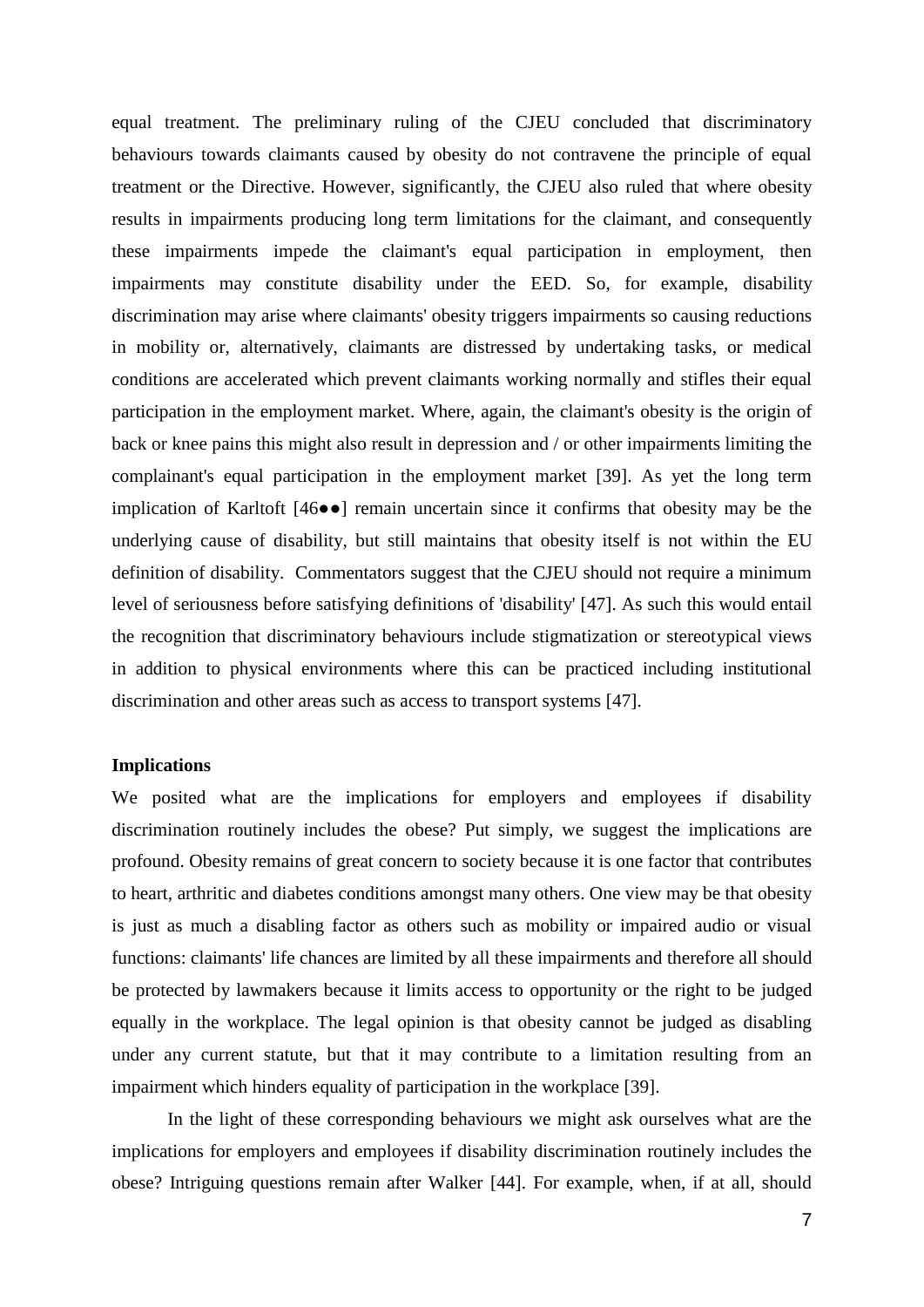obese individuals claim protection from the law? One interpretation is that Walker [43] indicates that laws should protect those who consider themselves to be obese, and are therefore unable to carry out their day to day activities? The law as defined under the EA 2010 [40], if re-interpreted by law-makers may promote situations where disability and equality lead to ET's viewing obesity as not the only issue, but one that can be important when it acts to worsen people's symptoms. Cases where obesity can be defined as impairing day to day activities might then be a disabling condition.

#### **Future Directions**

Further questions about when individuals should claim protection under UK domestic laws might need consideration in the light of Walker [44]. For example, if obesity is a qualifying factor contributing towards prohibited categories of behaviour under the EA [40], then when might it become a case of disability discrimination on its own and specifically a characteristic? This possibility opens up a potential minefield for UK employers such as when should 'reasonable adjustments' be made for the medically obese by employers as required by the EA 2010 [40]? Should health checks become mandatory for continued employment of the medically obese, additionally with regular fitness tests becoming part of the employment contract as they are for the police service in the UK? Are sanctions to be imposed if medically obese people refuse to participate in working practices designed to support them and other employees reach levels of fitness deemed 'acceptable' to management and corporate rule makers? At the moment these questions remain mere conjecture, but they are possible scenarios that will become more prevalent if obesity is regarded as a form of disability and therefore likely to be deemed as discrimination in its own right under the EA 2010 [40] and domestic UK laws.

What, therefore, are the big questions for the law and society in a potentially new era of workplace disability discrimination claims? One of the bigger questions that may be asked in the light of Walker, Chacon and Karltoft are whether disability discrimination is now defined according to medical or social definitions [47]? There are, unfortunately, no clear answers as yet because legislation takes the perspective of a social model, yet the CJEU tends towards the medical model by suggesting that social barriers are part of the fabric reducing equal participation [40]. Without a definitive resolution of the medical vs social models we cannot be sure that the CJEU recognises that the participation of disabled in society is not just determined by medically defined and recognised conditions, but also includes those stigmatizing and stereotypical behaviours that limit disabled people's life chances.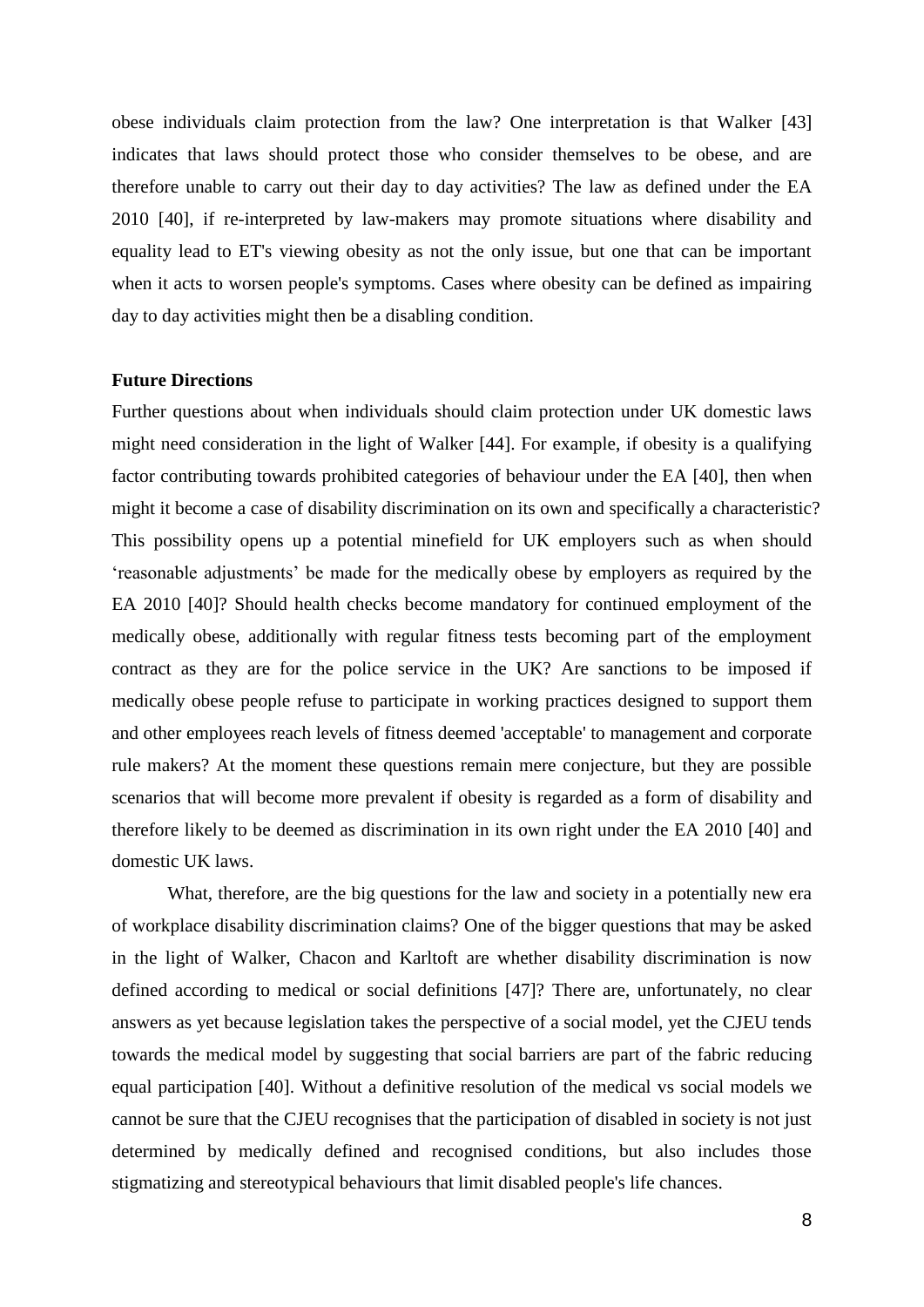# **Conclusions**

Existing research evidence demonstrates that obesity discrimination is reported openly by employers and employees in the workplace and in recruitment [48-49]. Given the prevalence of obesity worldwide and the increasing reports of discrimination in the workplace, an increase in the number of claims might be expected. It has been suggested that the focus should be to reduce anti-obesity attitudes to eliminate employment-related discrimination and victimisation in the workplace [50]. Effective interventions to reduce anti-obesity attitudes continue to be needed [50-51] with previous reports of their robustness and the ineffectiveness of interventions to modify existing anti-obesity attitudes [51-52]. This article should serve as a reference point for understanding the potential ambiguity of obesity discrimination in relation to employment law and should stimulate further examination of an increasingly reported occurrence.

#### **Acknowledgments**

The authors declare that they have no acknowledgements

# **Compliance with Ethics Guidelines**

#### **Conflict of Interest**

Stuart W. Flint and Jeremé Snook declare that they have no conflict of interest.

#### **Human and Animal Rights and Informed Consent**

This article does not contain any studies with human or animal subjects performed by any of the authors.

# **References**

Papers of particular interest, published recently, have been

highlighted as:

• Of importance

•• Of major importance

1. WHO. Childhood overweight and obesity on the rise: WHO. 2014. http://www.who.int/ dietphysicalactivity/childhood/en/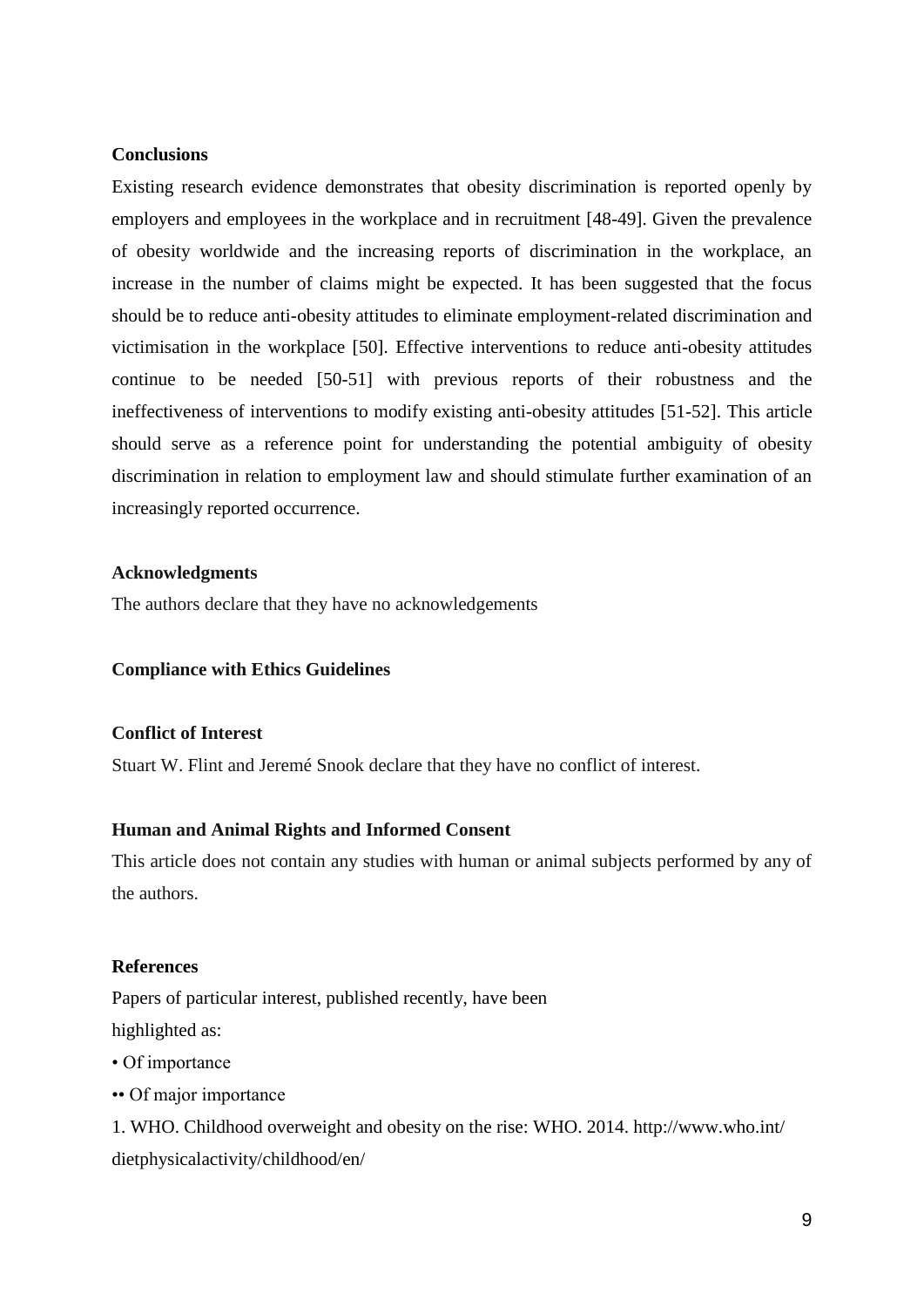2. James WPT. WHO recognition of the global obesity epidemic: Int J Obes Relat Metab Disord, 2008; 32: S120-S126.

3. Flint SW: Obesity stigma: prevalence and impact in health settings. British Journal of Obesity. 2015; 1: 14-18.

4. Brown I, Flint SW: Weight bias and the training of health professionals to better manage obesity: what do we know and what should we do? Curr Obes Rep. 2013; 2: 333-340.

5. Robertson N, Vohora R: Fitness vs. fatness: implicit bias towards obesity among fitness professionals and regular exercisers. Psychol Sport Exerc, 2008; 9: 547-557.

6. Chambliss HO, Finley CE, Blair SN: Attitudes toward Obese Individuals among Exercise Science Students. Med Sci Sport Exer. 2004; 36: 468-474.

7. Flint SW, Snook J. ''Obesity and Discrimination: The next 'big issue'? Int J Discr Law. 2014; 14: 183-193.

8. Pomeranz JL, Puhl RM: New developments in the law for obesity discrimination protection. Obesity. 2013; 21: 469-471.

9. Puhl RM, Brownell KD: Stigma, discrimination, and obesity. In Fairburn CG, Brownell, KD. Eating disorders and obesity: a comprehensive handbook. 2<sup>nd</sup> edition. The Guilford Press: London. 2002. pp. 108-112.

10. Puhl RM, Andreyeva T, Brownell KD: Perceptions of weight discrimination: prevalence and comparison to race and gender discrimination in America. Int J Obesity. 2008; 32, 992- 1000.

11. Puhl RM, Heuer CA: Obesity stigma: Important considerations for public health. Am J Public Health. 2010; 100: 1019–1028.

12. Puhl RM, Schwartz MB, Brownell KD: Impact of Perceived Consensus on Stereotypes About Obese People: A New Approach for Reducing Bias. Health Psychol. 2005; 24: 517- 525

13. Latner JD, Stunkard AJ: Getting worse: The stigmatization of obese children. Obes Res. 2003; 11: 452-456.

14. McClure KJ, Puhl RM, Heuer CA: Obesity in the news: do photographic images of obese persons influence antifat attitudes. J Health Commun. 2011; 16: 1-3.

15.● Schvey NA, Puhl RM, Levandoski KA, Brownell KD: The influence of a defendant's body weight on perceptions of guilt. Int J Obes. 2013; 37: 1275–81. *This was the first study to demonstrate that obese persons are more likely to be found guilty of a crime compared to normal weight counterparts.*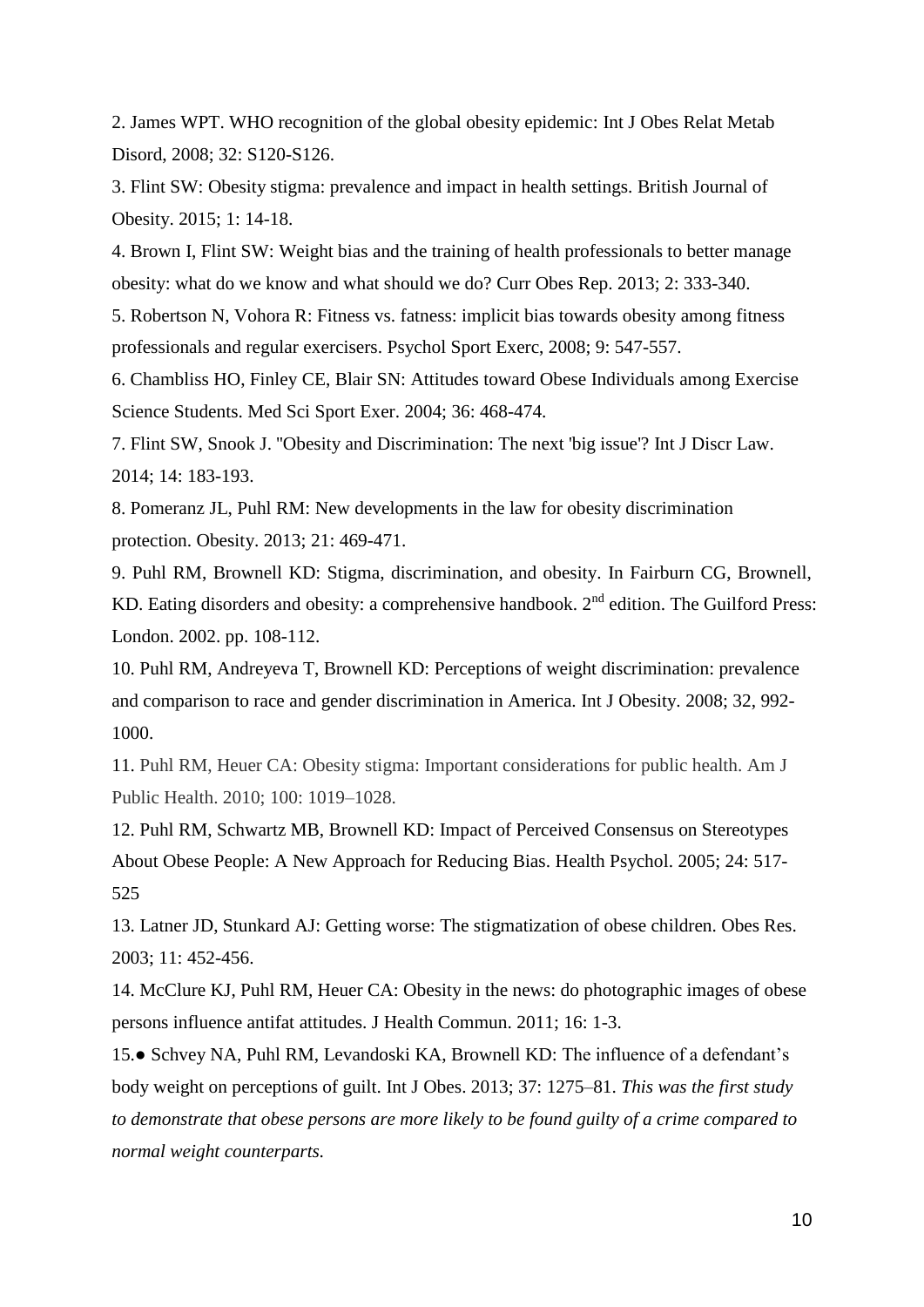16. Flint SW, Reale S: Obesity stigmatisation by obesity researchers. Lancet. 2014; 384: 1925-1926.

17. Carr D, Friedman MA: Is obesity stigmatizing? Body weight, perceived discrimination, and psychological well-being in the United States. J Health Soc Behav. 2005; 46: 244–259. 18. Puhl RM, Luedicke J, Heuer C. Weight-based victimization toward overweight adolescents: Observations and reactions of peers. J School Health. 2001; 81: 696–703.

19. Durso LE, Latner JD, White MA, Masheb RM, Blomquist KK, et al.: Internalized weight bias in obese patients with binge eating disorder: Associations with eating disturbances and psychological functioning. Int J Eat Disord, 2012; 45: 423–427.

20. Carels RA, Wott CB, Young KM, Gumble A, Koball A, et al.: Implicit, explicit, and internalized weight bias and psychosocial maladjustment among treatment-seeking adults. Eat Behav. 2010; 11: 180–185.

21. Vartanian LR, Novak SA. Internalized societal attitudes moderate the impact of weight stigma on avoidance of exercise. Obesity. 2011; 19: 757–762.

22. Greenberg BS, Eastin M, Hofschire L, Lachlan K, Brownell KD: Portrayals of overweight and obese individuals on commercial television. Am J Public Health. 2003; 93: 1342-1348.

23. Latner JD, Rosewell JK, Simmonds MB: Childhood obesity stigma: association with television, videogame, and magazine exposure. Body Image. 2007; 4: 147-155.

24. Hilton S, Patterson C, Teyhan A: Escalating coverage of obesity in UK newspapers: The evolution and framing of the "obesity epidemic" from 1996 to 2010. Obesity. 2012; 20: 1688- 1695.

25. Hilbert A, Ried J: Obesity in print: An analysis of daily newspapers. Obes Facts. 2009; 2: 46-51.

26. Himes SM, Thompson JK: Fat stigmatization in television shows and movies: A content analysis. Obesity. 2007; 15: 712-718.

27. Ries NM, Rachul C, Caulfield T: Newspaper reporting on legislative and policy interventions to address obesity: United States, Canada and the United Kingdom. J Public Health Policy. 2010; 32: 73-90.

28. Puhl RM, Brownell KD. Bias, discrimination and obesity, Obes Res, 2001; 9: 788-805.

29. Tischner I, Malson H: Exploring the politics of women's in/visible large bodies. Fem & Psychol. 2008; 18: 260-269.

30. Saguy AC, Almeling R: Fat in the fire? Science, the news media, and the "obesity epidemic". Sociol Forum. 2008; 23: 53-83.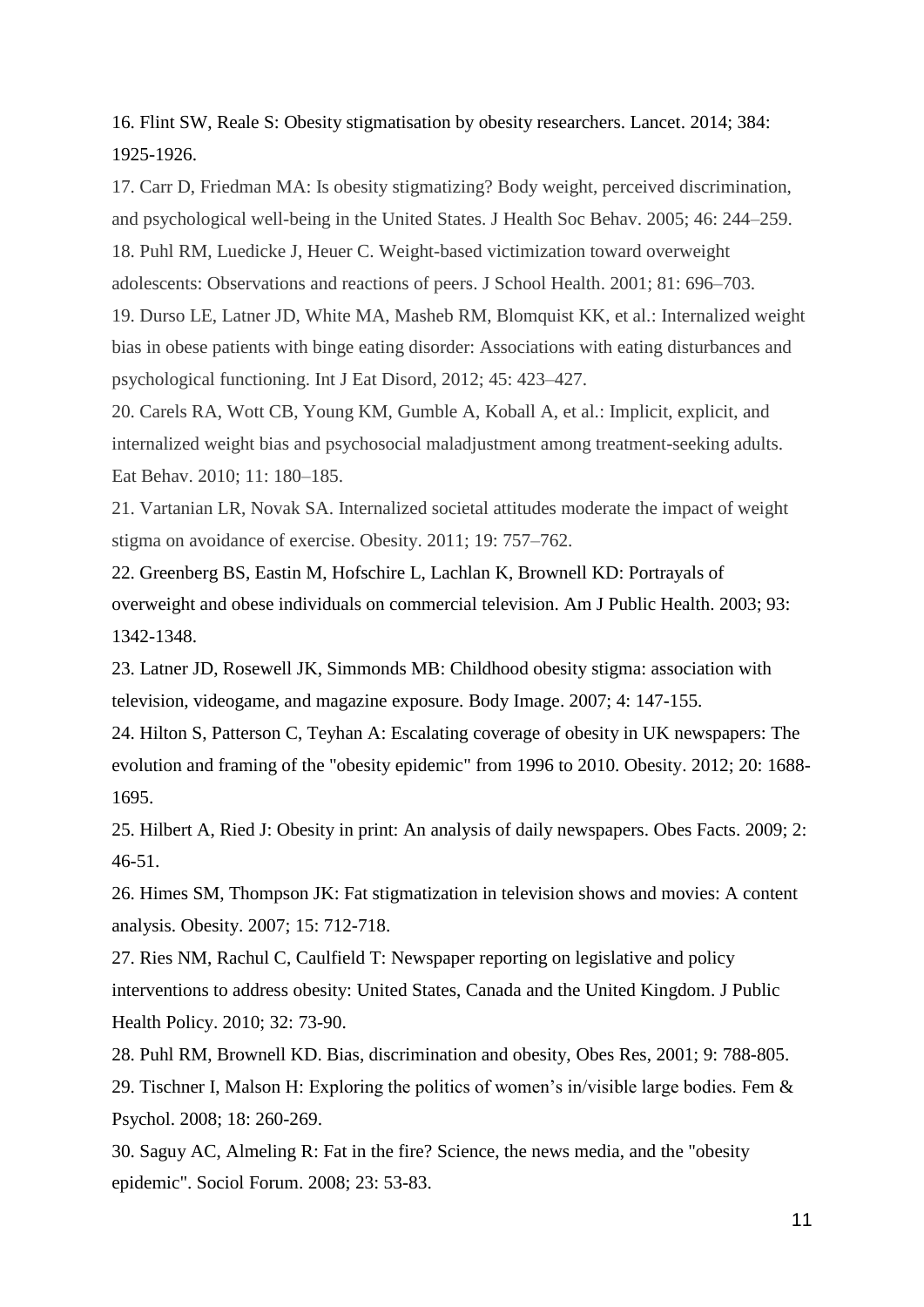31. Flint SW, Codreanu S, Ilic V, Zomer C, Cadik M, Gomalou A, Walton P: Obesity discrimination in the workplace: 'You're Hired!' Journal of European Psychology Students. In Press.

32. Roehling MV, Roehling PV, Pichler S. The relationship between body weight and weight-related perceived employment discrimination: The role of sex and race. J Vocat Behav. 2007; 71: 300-318.

33.● Bartels LK, Nordstrom CR: Too big to hire: Factors impacting weight discrimination. Management Research Review, 2013; 36: 868–881. *This manuscript reports the overweight women are discriminated when seeking employment that requires high visibility and physical demand.* 

34. Baum Ii CL, Ford WF: The wage effects of obesity: A longitudinal study. Health Econ. 2004; 13: 885–899.

35. Han E, Norton EC, Powell LM: Direct and indirect effects of body weight on adult wages. Econ Hum Biol. 2011; 9: 381–392.

36.● Caliendo M, Lee W: Fat Chance! Obesity and the transition from unemployment to employment. Econ Hum Biol. 2013; 11: 121-133. *This manuscript reports the gender difference in obesity discrimination when seeking employment. The manuscript reports that obese women receive a lower salary than normal weight women.* 

37. Nelson CC, Wagner GR, Caban-Martinez AJ, Buxton OM, Kenwood CT, Sabbath EL, Hashimoto DM, Hopcia K, Allen J, Sorensen G: Physical activity and body mass index: the contribution of age and workplace characteristics. Am J Prev Med. 2012; 46: S42-S51.

38. Khubchandani J, Price JH: Workplace harassment and morbidity among US adults:

results from the national health interview survey. J Community Health. 2015; 40: 555-563.

39. Hosking D: 'Far Rights Claims Rebuffed: Karltoft v Municipality of Billund (Case C-354/13), Industrial Law Journal. In Press.

40. The Equality Act. *Protected Characteristics*. http:// www.legislation.gov.uk. 2010.

41. Americans with Disabilities Act: *The Americans with Disabilities Act of 1990 and revised ADA regulations implementing title II and title III*. http:// www.ada.gov.uk. 2010.

42. The Employment Equality Directive (Council Directive 2000/78): www.equalrightstrust.org. 2000.

43. Walker v Sita Information Networking LTD: UKEAT/0097/12/KN. 2013.

44. Walker J: The United Nations convention on the rights of persons with disabilities: An Overview. Library of Parliament: Ottawa. 2013.

45. Chacon Navas v Eurest Colectividades SA: European Court of Justice, C-13/05. 2006.